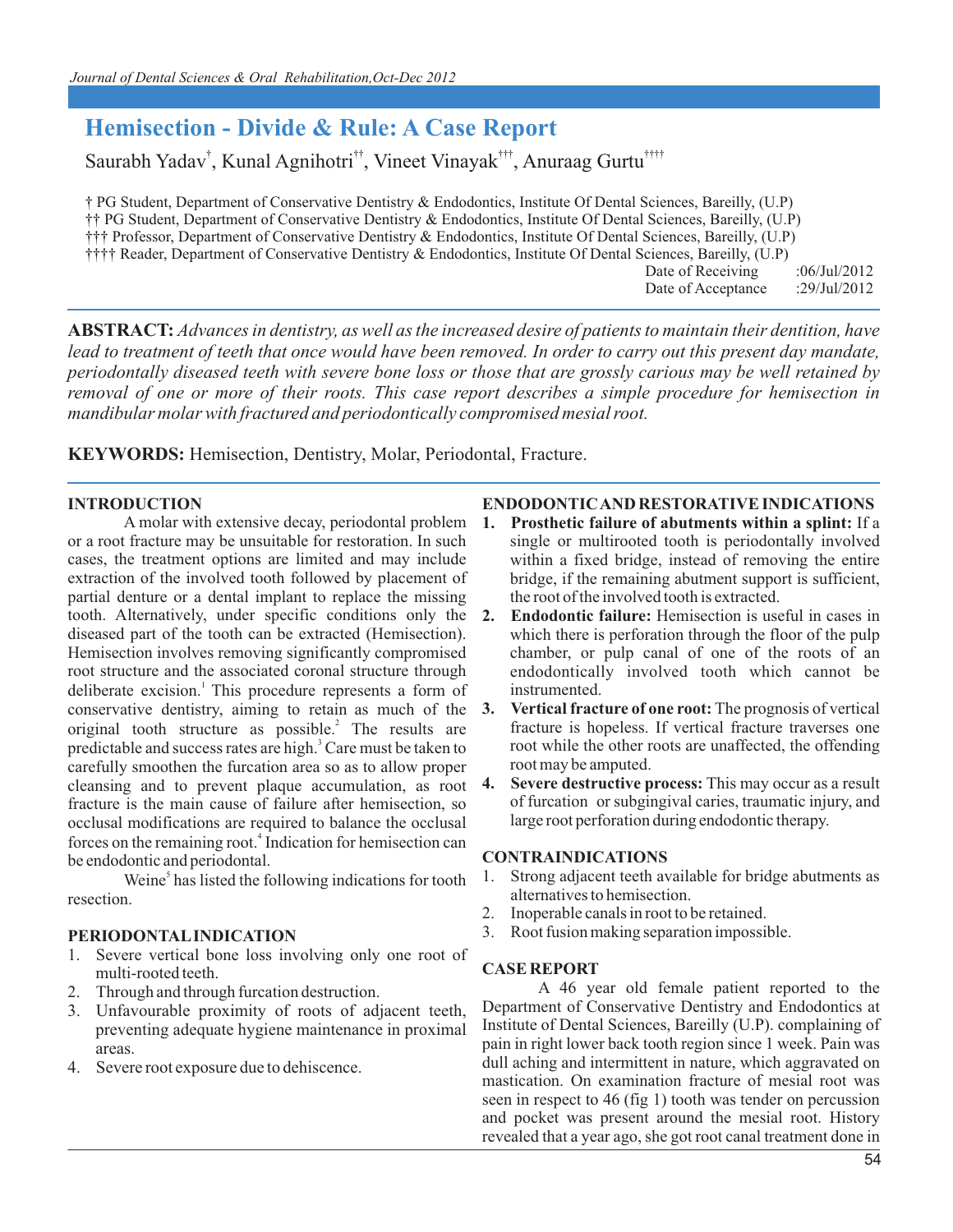### *Journal of Dental Sciences & Oral Rehabilitation,Oct-Dec 2012*

the same tooth followed by an extra coronal restoration. Her medical history was non contributory. On radiographic examination, fracture on mesial root was evident; bone support of the distal root was completely intact. It was decided to partially preserve the tooth by removing the mesial root. On first visit the tooth was restored with composite to maintain good seal and allow interproximal area to be properly countered during surgical separation (fig 2). On second visit local anaesthesia was administered and flap was raised using vertical cut method to resect the crown (fig 3). A long shank tapered fissure carbide bur was used to make a vertical cut towards the bifurcation area. A fine probe was passed through the cut to ensure the separation. Radiographs were taken to prevent unnecessary tooth loss during cutting. The mesial root was extracted (fig 4) and confirmed radiographically. The extraction site was irrigated and debrided. Flap was then repositioned and sutured with 3-0 black silk suture (fig 5). The occlusal table was minimised to redirect the forces along the long axis of the distal root.

### **DISCUSSION**

Root amputation/hemisection is a useful alternative procedure to save those multi-rooted teeth which have been indicated for extraction. Also, accessibility of root furcation for easy separation as well as good bone support for the remaining root should be assessed.<sup>6</sup> Recently, Park et al. have suggested that hemisection of molars with questionable prognosis can maintain the teeth without detectable bone loss for a long-term period, provided that the patient has optimal oral hygiene.<sup>7</sup> Saad et al. have also concluded that hemisection of a mandibular molar may be a suitable treatment option when the decay is restricted to one root and the other root is healthy and remaining portion of tooth can very well act as an abutment.<sup>8</sup> Buhler stated that hemisection should be considered before every molar extraction<sup>9</sup>, because it provides a good, absolute and biological cost saving alternative with good long term success. A guiding principle should be to try and maintain what is present.<sup>10</sup>The use of hemisection to retain a compromised tooth offers a prognosis comparable to any other tooth with endodontic treatment. Hence Periodontal, Prosthodontic and Endodontic assessment for appropriate selection of cases is important. To summerize, it is important to consider the following factors before deciding to undertake any of the resection procedures<sup>11</sup>

- 1. Advanced bone loss around one root with acceptable level of bone around the remaining roots.
- 2. Angulation and position of the tooth in the arch. A molar which is buccaly, lingually, mesially or distally tilted cannot be resected.
- 3. Divergence of roots: teeth with divergent roots are easier to resect. Closely approximated or fused roots are poor candidates.
- 4. Length and curvature of roots: long and straight roots are more favourable for resection than short conical roots.

5. Feasibility of Endodontic and Restorative Dentistry in the roots/roots to be retained.

#### **CONCLUSION**

Hemisection should be considered as a another weapon in the arsenal of the dental surgeon, determined to retain and not remove the natural teeth. With recent refinements in Endodontics and Restorative Dentistry, hemisection has received acceptance as a conservative and dependable dental treatment and teeth so treated have endured the demands of function.

### **REFERENCES**

- 1. Bühler H. Survival rates of hemisected teeth: an attempt to compare them with survival rates of alloplastic implants. Int J Periodontics Restorative Dent 1994; 14(6):536-43.
- 2. Kost WJ, Stakiw JE. Root amputation and hemisection. J Can Dent Assoc 1991; 57(1):425.
- 3. Kurtzman GM, Silverstein LH, Shatz PC. Hemisection as an alternative treatment for vertically fractured mandibular molars. Compend Contin Educ Dent 2006; 27(2):126-9.
- 4. Kryshtalskyj E. Root amputation and hemisection. Indication, technique and restoration. J Can Dent Assoc 1986; 52(4):307-8.
- 5. Weine FS. Endodontic Therapy, 5th Edition.
- 6. Jain A, Bahuguna R, Agarwal V. Hemisection as an Alternative Treatment for Resorbed Multirooted Tooth-A Case Report. Asian Journal of Oral Health & Allied Sciences. 2011;1(1):44-6.
- 7. Park J. Hemisection of teeth with questionable prognosis. Report of a case with seven-year results. Journal of the International Academy of Periodontology. 2009;11(3):214-9.
- 8. Saad MN, Moreno J, Crawford C. Hemisection as an alternative treatment for decayed multirooted terminal abutment: a case report. J Can Dent Assoc. 2009;75(5):387-90.
- 9. Desanctis Massimo, Murphy G. Kevin. The role of resective periodontal surgery in the treatment of furcation defects. Periodontology 2000, Vol 22:154- 168.
- 10. Nowakowski T. Anthony, Serebnitski Alex, Pesun. J.Igor. Hemisection as a treatment option: a case report. Oral health journal Mar 2010.
- 11. Kost WJ, Stakin JE. Root amputation and hemisection J Can Dent Assoc 1991;52:42-5

Corresponding Address: Dr. Saurabh Yadav Email: saurabhyadav1505@gmail.com